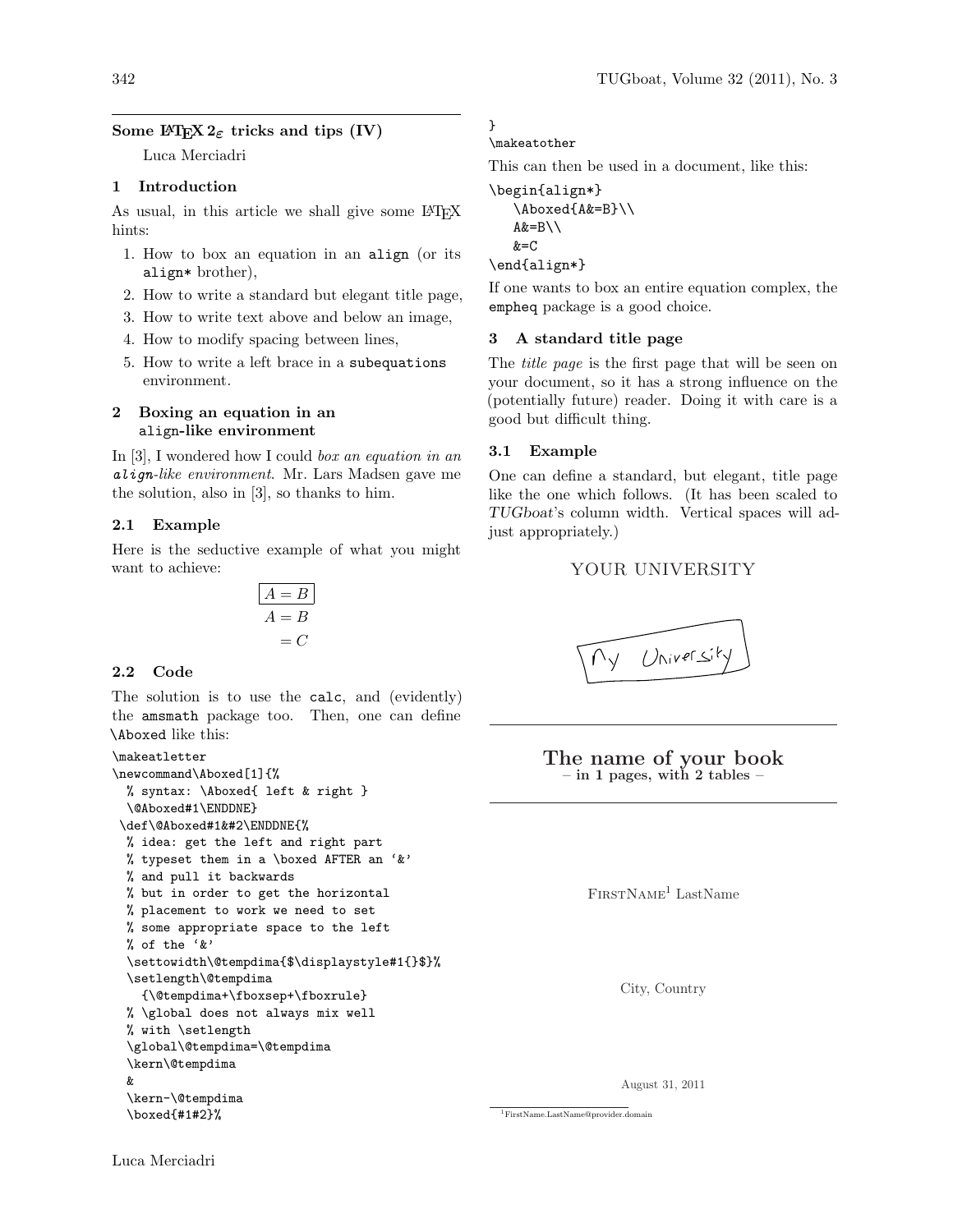This is purely homemade, so I'm open to any suggestion(s) or remarks. This is a title page that I use for many booklets. For example, a slightly modified version of this can be found as the title page of [\[4\]](#page-2-1). I invite you to take a closer look at this title page.

Peter Wilson has developed a collection of title pages which can be found at [\[6\]](#page-2-2). This collection is worth reading.

## 3.2 Code

Here is the code which produced the expected title page.

\begin{titlepage} \begin{center}

% Upper part of the page \textsc{\LARGE YOUR UNIVERSITY}\\[1.5cm]

\includegraphics[width=0.50\textwidth]{img/% your\_university\_logo.eps}\\[1cm]

#### % Title

 $\Lambda \$  HRule  $\setminus$  [0.4cm] \rule{\textwidth}{1pt}\par \vspace{0.50cm} {\huge \bfseries The name of your book\\ % \Large -- in \ref{TotPages} pages, with \AbsTables ~tables --}\\[0.4cm] \rule{\textwidth}{1pt}\par  $\Lambda \$  HRule \\[1.5cm] \vfill

#### % Author

\Large{\textsc{FirstName\footnote{% \href{mailto:FirstName.LastName@ provider.domain}{FirstName.LastName% @provider.domain}}} LastName} \vfill

```
City, Country
\vfill
```
% Bottom of the page {\large \today}

\end{center} \end{titlepage}

This can be put in your document, assuming the hyperref, totpages, and graphicx packages have been loaded before, having also defined \AbsTables. If \AbsTables is 1, you can use the ifthen package to modify "tables" to "table" automatically. (In the memoir class, the totpages package is not necessary, as lastpage and lastsheet are already defined.)

## 4 Text below an image

## 4.1 Example

One might appreciate being able to write this:

What could I say about it?



. . .Well, I won't say anything about it!

Figure 1: A caption

# 4.2 Code

This is achieved thanks to the following code, coming from [\[1\]](#page-2-3).

```
\begin{figure}[!ht]
\centering
\parbox{0.25\linewidth}{%
Any Text that you want above \ldots\\%
[\smallskipamount]
\includegraphics[width=0.2\textwidth]%
{myuniv.eps}\\[\smallskipamount]
\ldots or below the image.
}
\caption{A caption}\label{fig:label1}
\end{figure}
```
# 5 Modifying spacing between lines

Many universities require double spacing to provide examiners with room for annotations. This can be achieved easily thanks to the setspace package [\[5\]](#page-2-4).

## 5.1 Example

With normal spacing, we get

Maecenas dui. Aliquam volutpat auctor lorem. Cras placerat est vitae lectus. Curabitur massa lectus, rutrum euismod, dignissim ut, dapibus a, odio. Ut eros erat, vulputate ut, interdum non, porta eu, erat. Cras fermentum, felis in porta congue, velit leo facilisis odio, vitae consectetuer lorem quam vitae orci. Sed ultrices, pede eu placerat auctor, ante ligula rutrum tellus, vel posuere nibh lacus nec nibh. Maecenas laoreet dolor at enim. Donec molestie dolor nec metus. Vestibulum libero. Sed quis erat. Sed tristique. Duis pede leo, fermentum quis, consectetuer eget, vulputate sit amet, erat.

With \doublespacing, we get